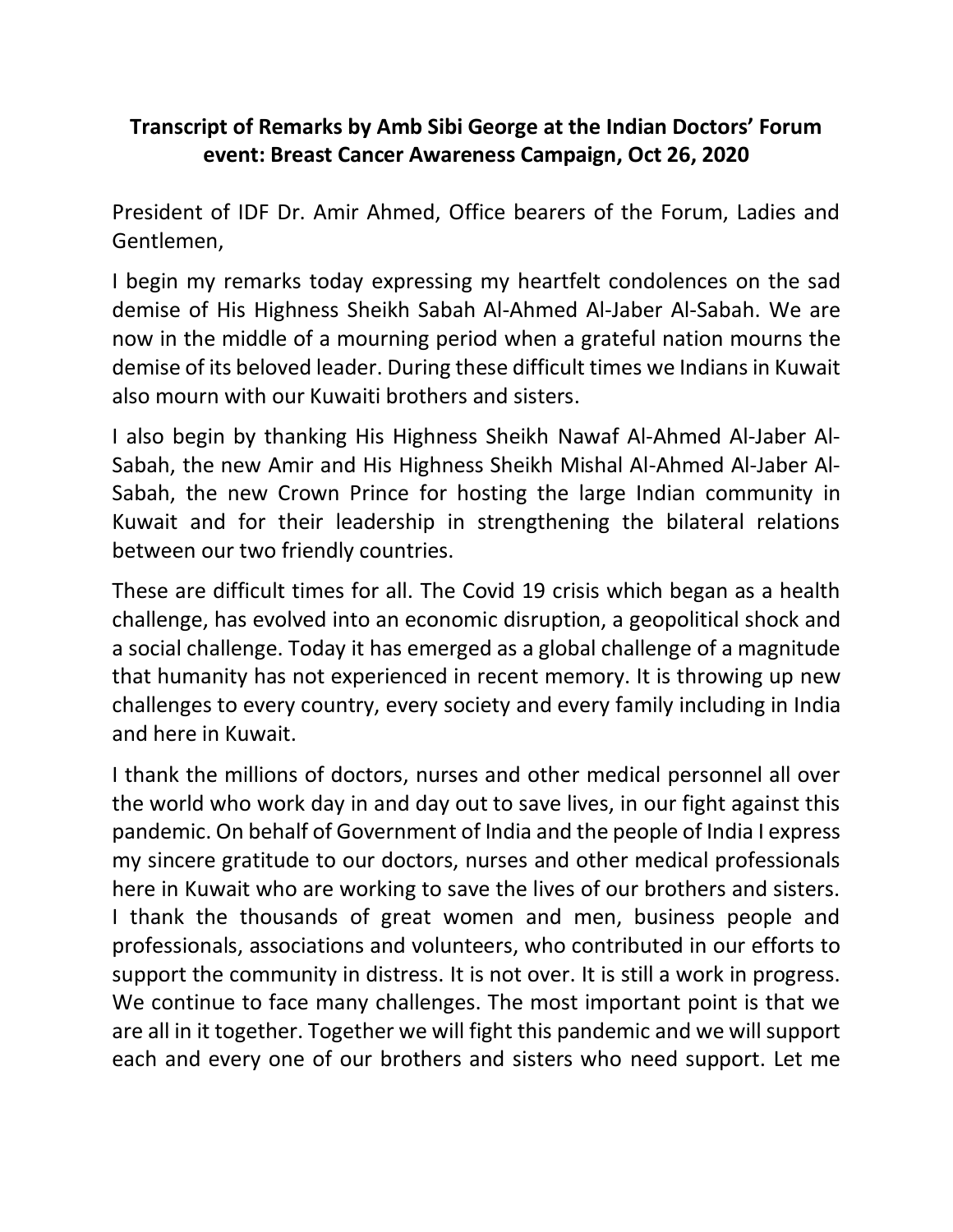reiterate, the victims of this pandemic are not liabilities, they are our priorities.

I would like to share with you a conversation that I had today with Assistant Foreign Minister on Covid situation. He advised me to tell everyone not to panic. Many people fear that death is round the corner. We should spread the message not to panic and remain calm and confident. Governments all over the world are doing everything they can do to address the challenge of Covid 19. The responsibility is more on us who hold important positions to address every one and to avoid a situation of panic. In this regard, I urge the our medical community, especially a Forum like IDF to continue to offer voluntary counselling services, particularly to the psychologically vulnerable segments of our diaspora, and help them deal with the mental stress resulting from the ongoing pandemic. The situation has improved considerably, we understand the virus more than a few months back. The number of deaths have reduced, the number of recoveries have increased many fold. Let's work towards conveying the message that the situation is gradually getting under control. We need to stay careful, take all precautions and stay safe.

I am so happy to note that Kuwaiti leadership appreciates and welcomes the services of our doctors and other medical professionals. I recall that last week during my call on His Excellency Dr.Basel Hamoud Al-Hamad Al-Sabah, Hon'ble Minister of Health, he spoke so high about the services of Indian medical professionals, which makes every Indian in Kuwait proud.

I am also happy to see a convergence in my thinking with that of IDF on what I perceive as the approach to outreach to the Indian community and to the Kuwaiti society at all levels. We need to reach out more. There is a huge section of society both in Indian community and in Kuwaiti leadership at all levels that we have not engaged with. This is true with business, this is true with culture and this is true with so many other sectors like professionals, scientists and scholars, both women and men. We should not limit our engagement to a small group. I am happy that groups like IDF is coming up with programs and campaigns that have the potential to reach out to those important sections of Kuwaiti society and Indian community that we have not reached out in the past. We need to expand our horizon. Two hundred or four